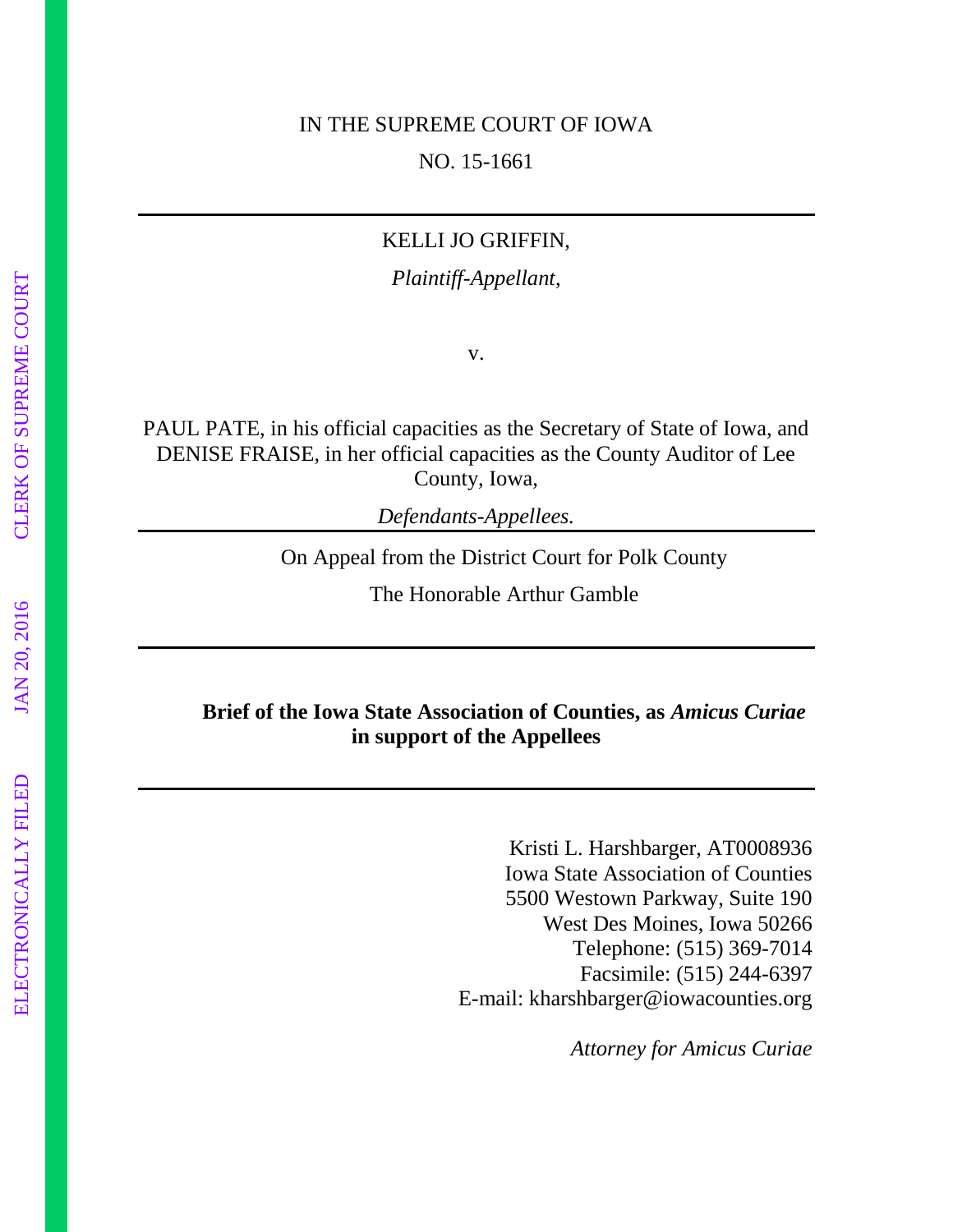# **TABLE OF CONTENTS**

| I. A bright-line definition of infamous crime is necessary for county<br>commissioners of elections to effectively administer the elections in Iowa2 |
|------------------------------------------------------------------------------------------------------------------------------------------------------|
| II. A bright-line definition of infamous crime is necessary to avoid a                                                                               |
| III. A bright-line definition of infamous crime is necessary to avoid                                                                                |
|                                                                                                                                                      |
|                                                                                                                                                      |
|                                                                                                                                                      |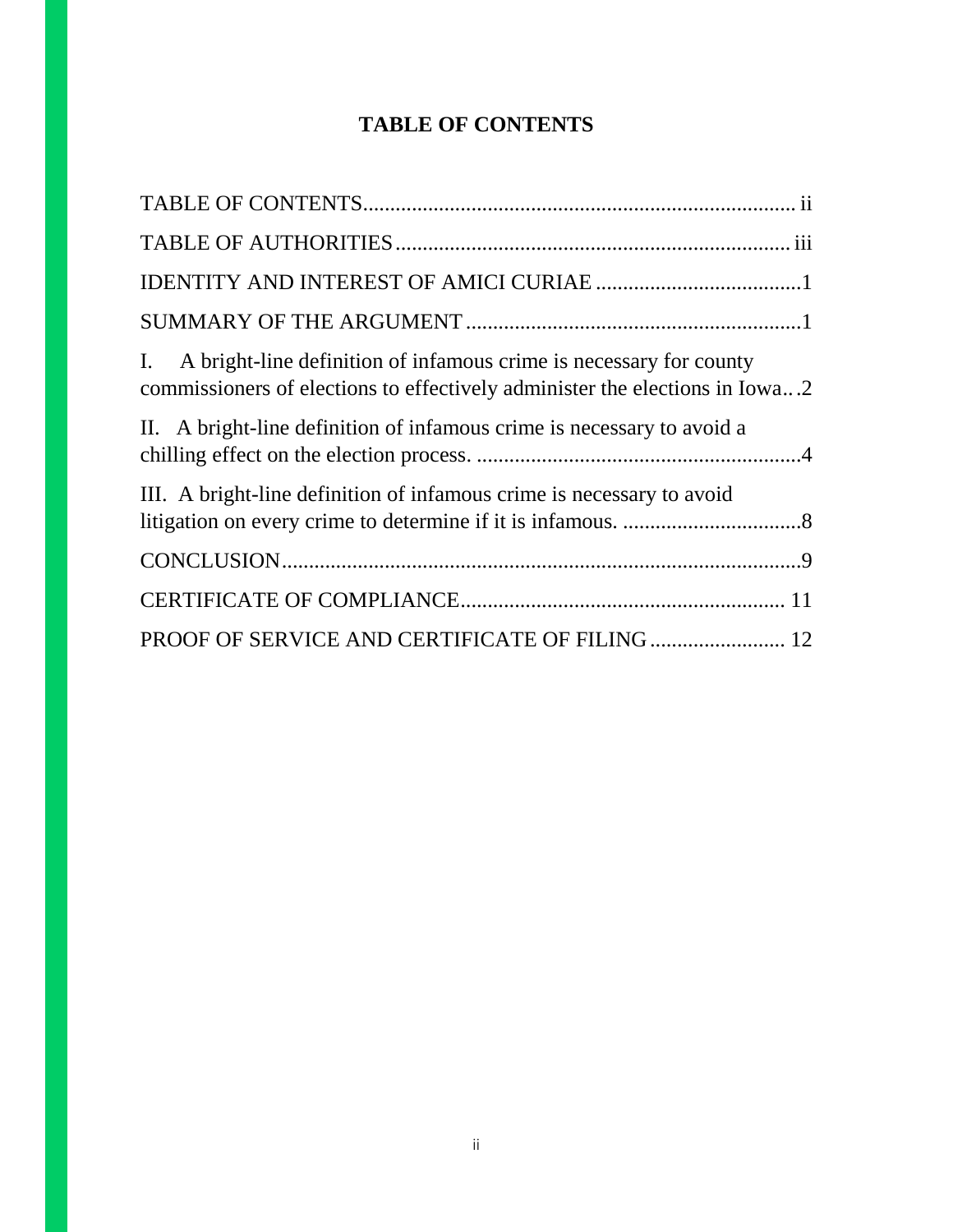# **TABLE OF AUTHORITIES**

## **Cases**

| Chiodo v. Section 43.24 Panel, 846 N.W.2d 845 (Iowa 2014)  passim          |
|----------------------------------------------------------------------------|
| Commonwealth ex rel. Att'y Gen. Corbett v. Griffin, 946 A.2d 668, 675 (Pa. |
|                                                                            |
|                                                                            |

### **Statutes**

# **Constitutional Provisions**

|--|--|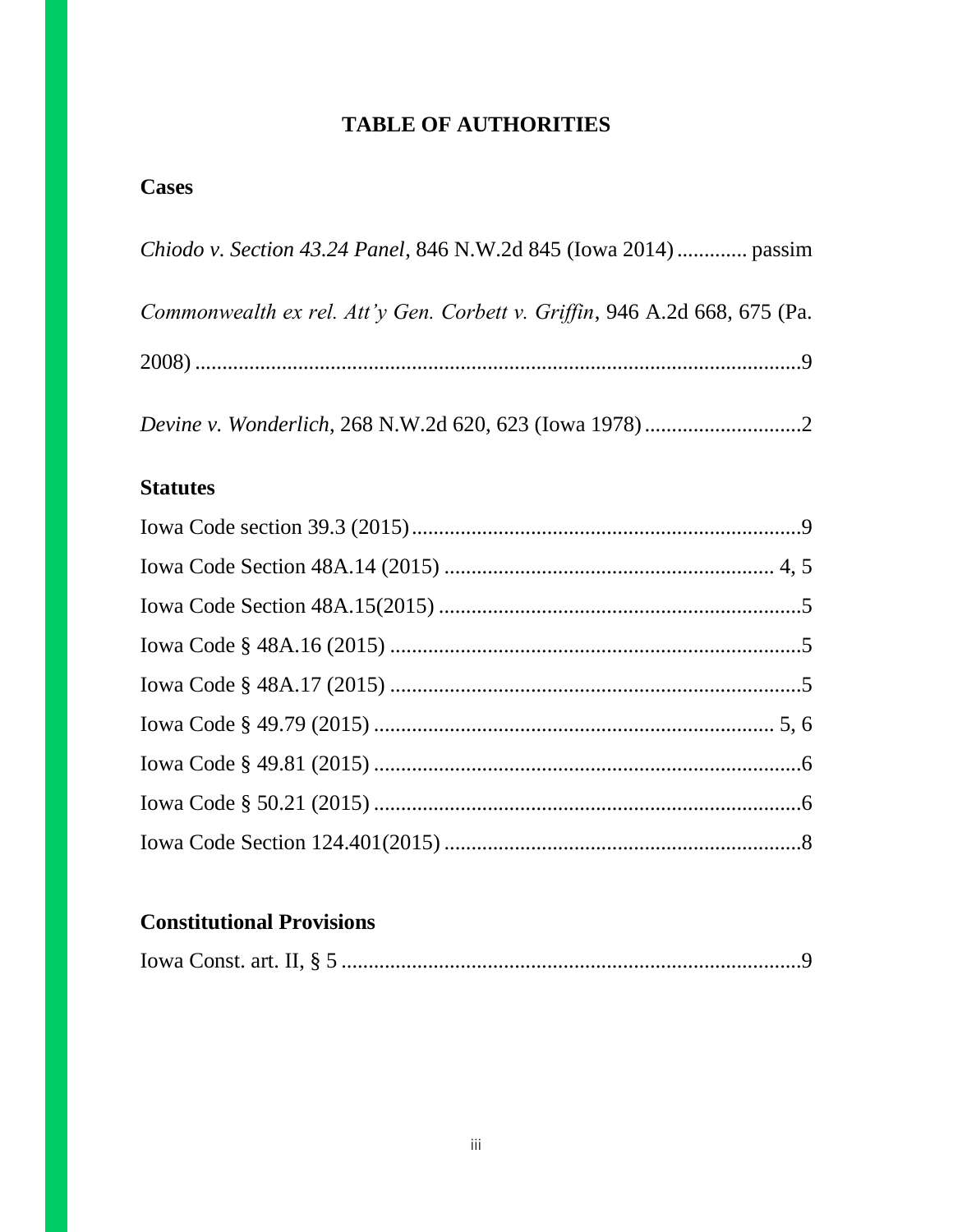#### **IDENTITY AND INTEREST OF AMICI CURIAE**

The Iowa State Association of Counties (ISAC) is a private, nonprofit corporation. ISAC members are elected and appointed county officials from all 99 counties. ISAC's mission is to promote effective and responsible county government for the people of Iowa. ISAC's vision is to be the principal, authoritative source of representation, information and services for and about county government in Iowa.

County auditors serve as the county commissioners of elections and conduct all elections within the county. County auditors will be on the frontlines of implementing any definition of infamous crimes that comes from this case. County auditors are members of ISAC and thus the organization has an interest in this case.

#### **SUMMARY OF THE ARGUMENT**

The election process demands a definition of infamous crime that can be easily discerned and quickly applied. County auditors, as the county commissioners of elections, need a bright-line test in order to be able to provide the public with effective and efficient elections. A test that cannot be swiftly applied in the exact same way in every precinct in our state will have a chilling effect on the entire process – from registration, to voting, to recruiting persons to serve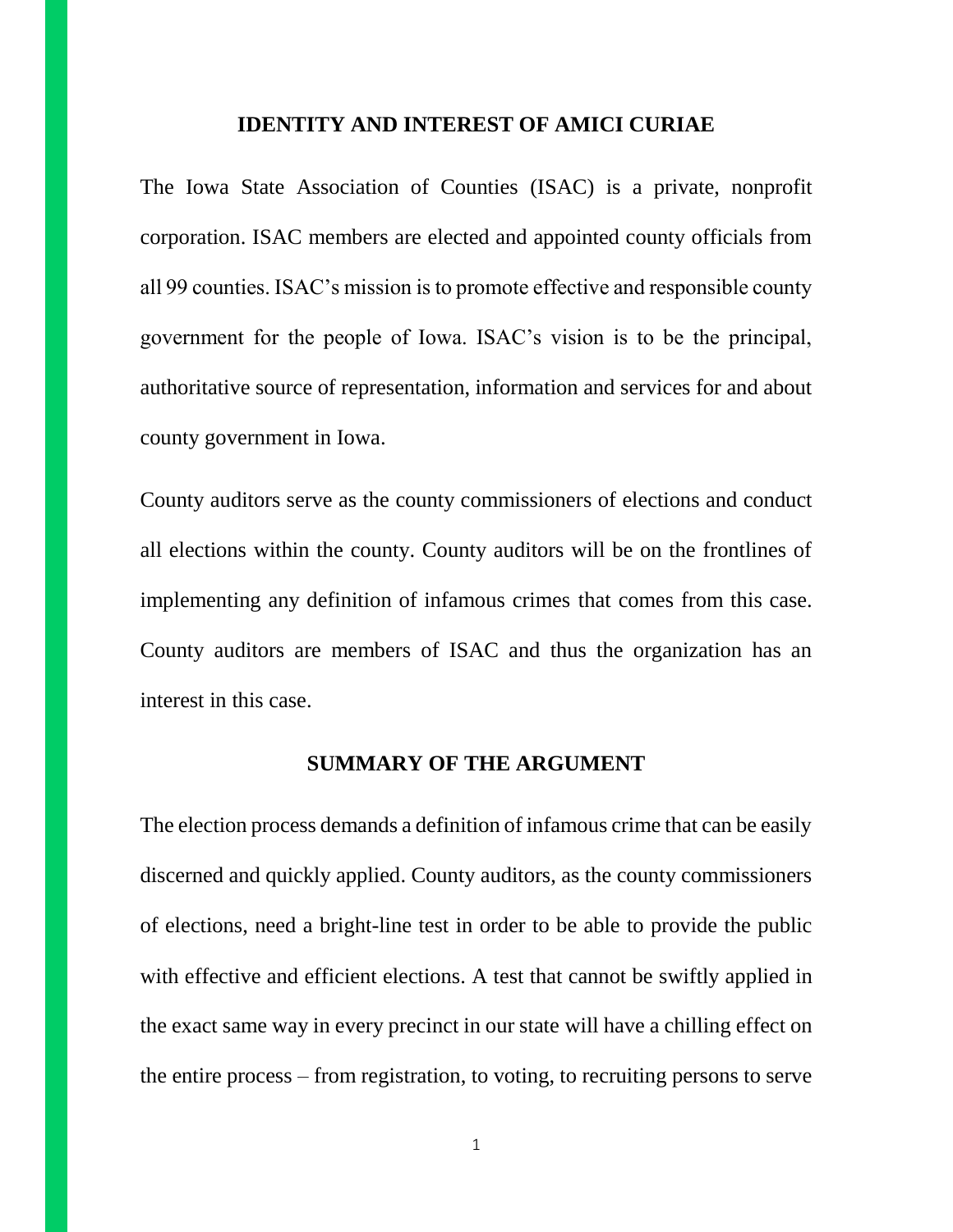on precinct election boards. Additionally, if the plurality test in *Chiodo v. Section 43.24 Panel*, 846 N.W.2d 845 (Iowa 2014), or any test that does not clearly set the categories of crimes that constitute infamous crimes, is adopted by the Court, a tremendous amount of litigation will occur to determine what crimes will be categorized as infamous. County auditors will be left in limbo in their attempts to determine who can vote and who cannot vote during the years of ensuing litigation.

# **I. A BRIGHT-LINE DEFINTION OF INFAMOUS CRIME IS NECESSARY FOR COUNTY COMMISSIONERS OF ELECTIONS TO EFFECTIVELY ADMINISTER THE ELECTIONS IN IOWA.**

The district court identified the interests at stake in any court opinion addressing the parameters of a person's ability to vote:

Voting is a fundamental right in Iowa. *Chiodo v. Section 43.24 Panel*, 846 N.W.2d 845, 848 (Iowa 2014). The State of Iowa has a compelling governmental interest in regulating voting. *Id.* at 856. However, "any alleged infringement of the right to vote must be carefully and meticulously scrutinized. Statutory regulation of voting and election procedure is permissible so long as the statutes are calculated to facilitate and secure, rather than subvert or impede, the right to vote. Among legitimate statutory objects are shielding the elector from the influence of coercion and corruption, protecting the integrity of the ballot, and insuring the orderly conduct of elections." *Devine v. Wonderlich*, 268 N.W.2d 620, 623 (Iowa 1978) (citations omitted).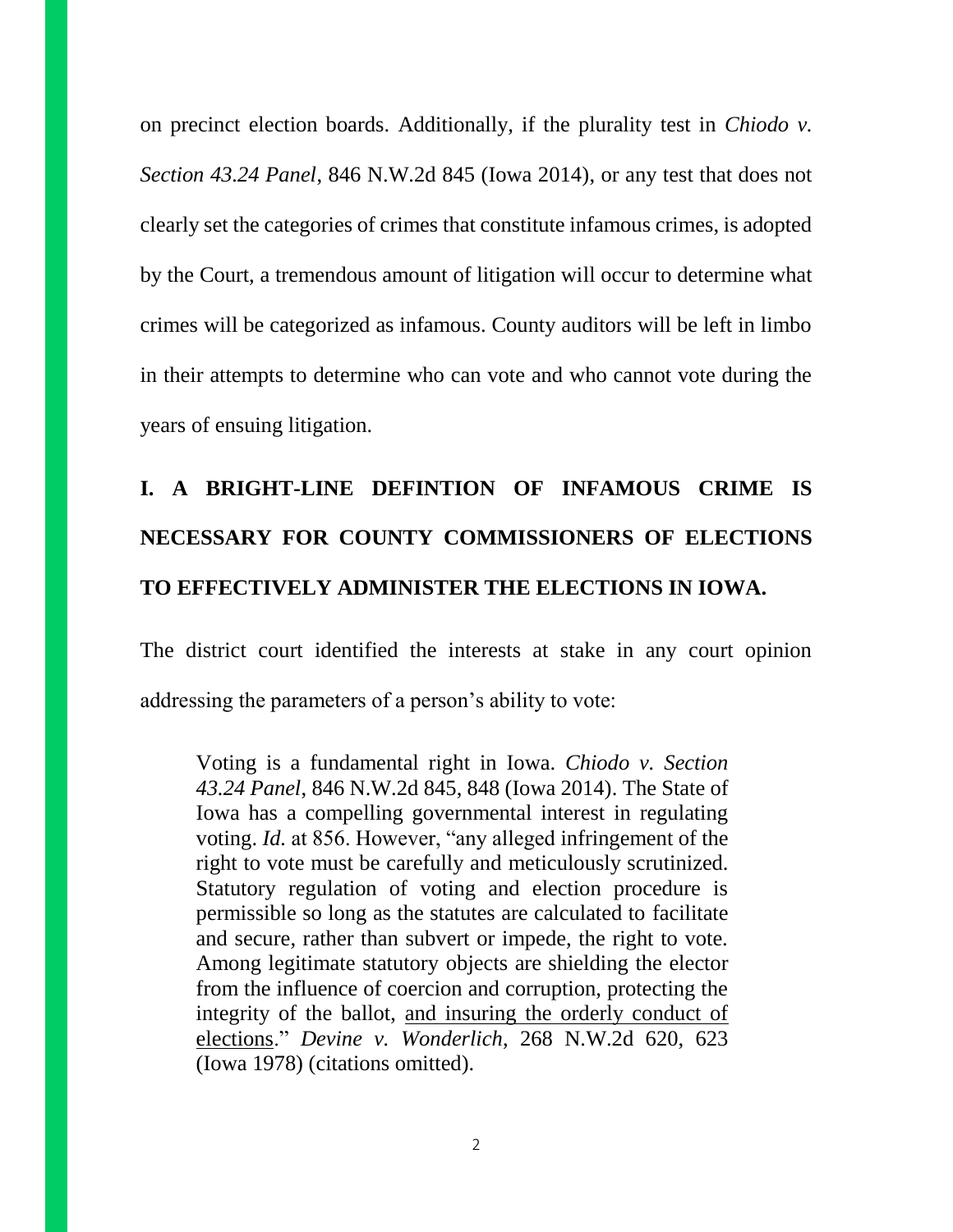(Dist. Ct. Order at 15, September 25, 2015; App. 289 (emphasis added)).

The Court must drop the nascent prong of the *Chiodo* plurality test to insure the orderly conduct of elections. Such action will not only insure the continued provision of orderly elections, but will provide security and clarity for persons wanting to vote who have been convicted of crimes.

County auditors cannot be expected to determine at polling places if a crime is one that is "particularly serious" and a crime "that reveals that voters who commit the crime would tend to undermine the process of democratic governance through elections." *Chiodo*, 846 N.W.2d at 856. The Court needs to consider the practical realities of conducting elections and institute a brightline test that auditors and precinct election officials can use when fulfilling their statutory duties. The plurality in *Chiodo* recognized this was a difficult task. "Any definition of the phrase 'infamous crime' has vast implications and is not easy to articulate." *Id.* Regardless of the difficulty of the task, the Court must address the issue in a way that goes beyond legal theory and results in a test that can be used by the people administering and participating in our election system.

"The concurring justices [in *Chiodo*] rejected the second element of the plurality's nascent standard as unnecessary, inconsistent with precedent, and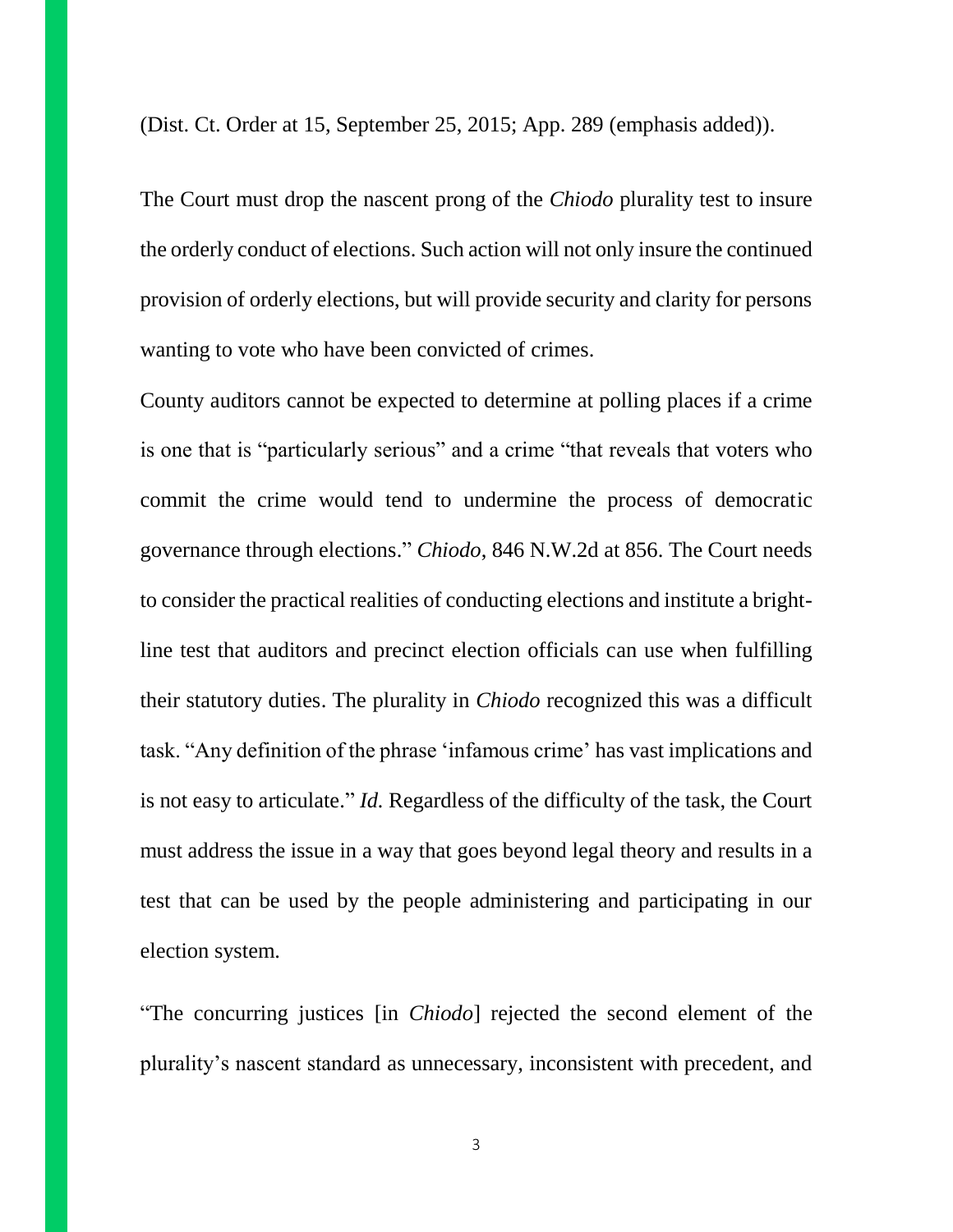unworkable in the administration of elections." (Dist. Ct. Order at 10, September 25, 2015; App. 284 (citing *Chiodo*, 846 N.W.2d at 861) (emphasis added)). ISAC encourages the Court to adopt this opinion and provide county auditors and election officials with a workable and practical definition of infamous crime.

# **II. A BRIGHT-LINE DEFINITION OF INFAMOUS CRIME IS NECESSARY TO AVOID A CHILLING EFFECT ON THE ELECTION PROCESS**

When considering any voting restrictions the *Chiodo* plurality recognized the importance of not "subvert[ing] the voting process and diminish[ing] the voices of those casting legitimate ballots." *Chiodo v. Section 43.24 Panel*, 846 N.W.2d 845, 856 (Iowa 2014). We encourage the Court to consider that creating a test that is unworkable in the practical realities of election administration will do a disservice to voters and our election process.

There are various points in the voting process that, if a clear definition of infamous crime does not exist, problems would arise for potential voters with criminal records. The problems would begin with registration. Iowa Code Section 48A.14 provides that "[t]he registration of a registered voter may be challenged by another registered voter of the same county." Iowa Code § 48A.14 (2015). A challenge to a voter's registration sets into motion an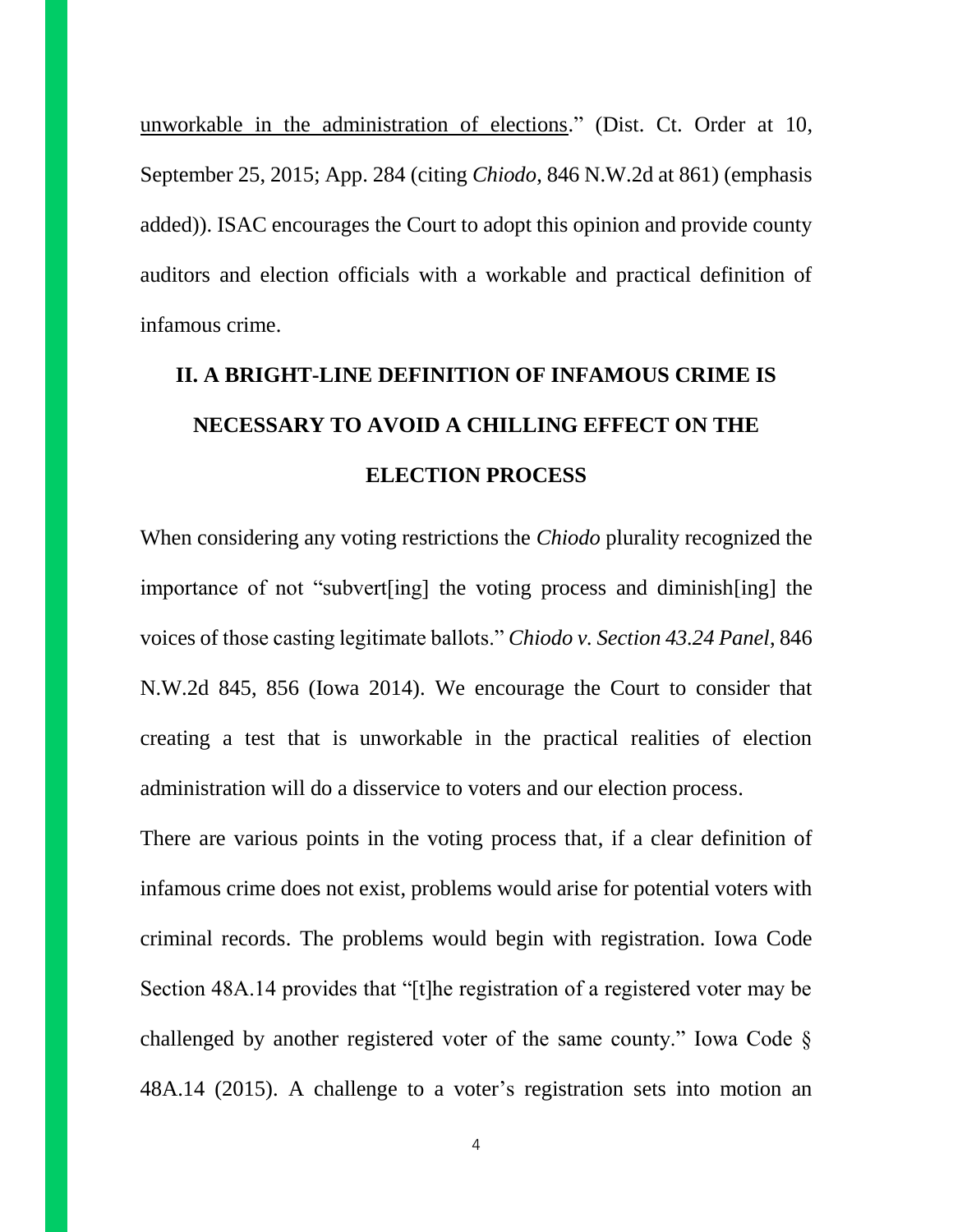extensive process that involves consideration by the county auditor, a hearing conducted by the county auditor on the challenge, and possible appeal of the challenge to the district court by either the registrant or the person challenging the registration. *See* Iowa Code § 48A.15 (2015); Iowa Code § 48A.16 (2015); Iowa Code § 48A.17 (2015). Without a bright-line definition of infamous crime, there may be an increase in challenges to voter registrations of persons convicted of crimes that have not been clearly determined by a court as to whether or not they are infamous. This will mean additional administrative burdens on the county and may ultimately discourage people from registering to vote in the first place.

When a person votes, the ways in which that person can be challenged increases. "Any person offering to vote may be challenged as unqualified by any precinct election official or registered voter. It is the duty of each official to challenge any person offering to vote whom the official knows or suspects is not duly qualified." Iowa Code § 49.79(1) (2015) (emphasis added). Currently, the Iowa Secretary of State maintains a list of persons convicted of felonies and provides that list to county auditors. If the precinct is using electronic poll book laptops, the poll book will tell a precinct election official that the prospective voter is a possible felon. In precincts that are not using electronic poll book tools, the precinct election official has to call the auditor's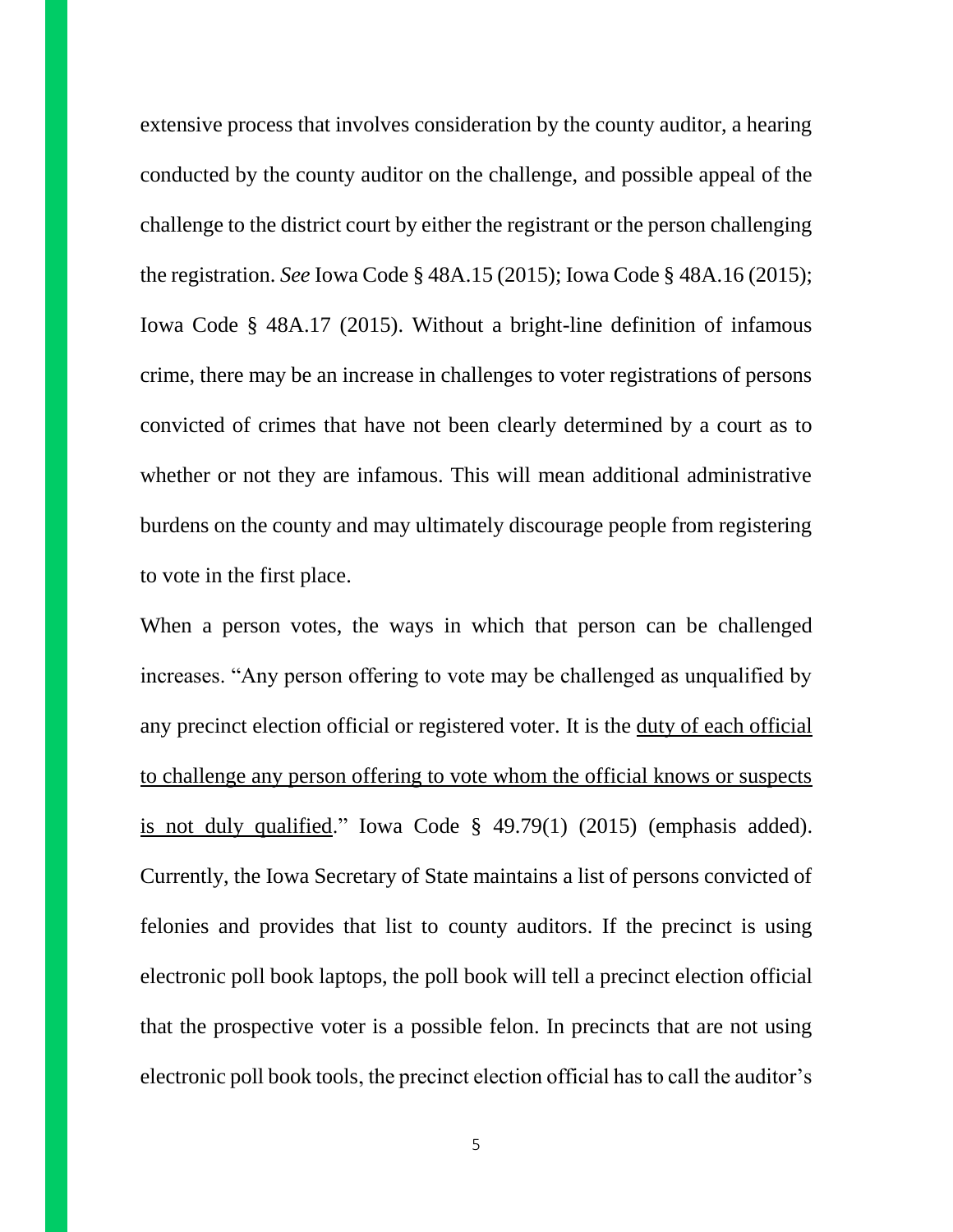office to find out if a new registrant is on the felon list, unless the county provides the felon list from the Secretary of State to each precinct so situated. If those crimes that are infamous are not clearly categorized, it will become extremely difficult, if not impossible, for county auditors to monitor and determine what persons with criminal records are eligible to vote.

If a person's qualification to vote is challenged, the person is required to cast a provisional ballot. *See* Iowa Code § 49.79 (2015); Iowa Code § 49.81 (2015). Then the precinct election official must explain to the person the qualifications to vote and give the person a printed statement explaining the provisional ballot process and the allegations of the challenge. *See* Iowa Code § 49.81 (2015). The qualifications of all persons filing provisional ballots must be reviewed by the special precinct board after the election, and the board must determine whether to count or reject each provisional ballot. Iowa Code § 50.21 (2015). If the ballot is rejected, the person must be notified within 10 days by the county auditor. *Id.* Without a bright-line definition of infamous crime, some persons who have been convicted of crimes that have not been clearly included or excluded from the definition, may opt not to attempt to vote for fear of being challenged. When forced to cast a provisional ballot, some will learn only after the official canvass of the election that their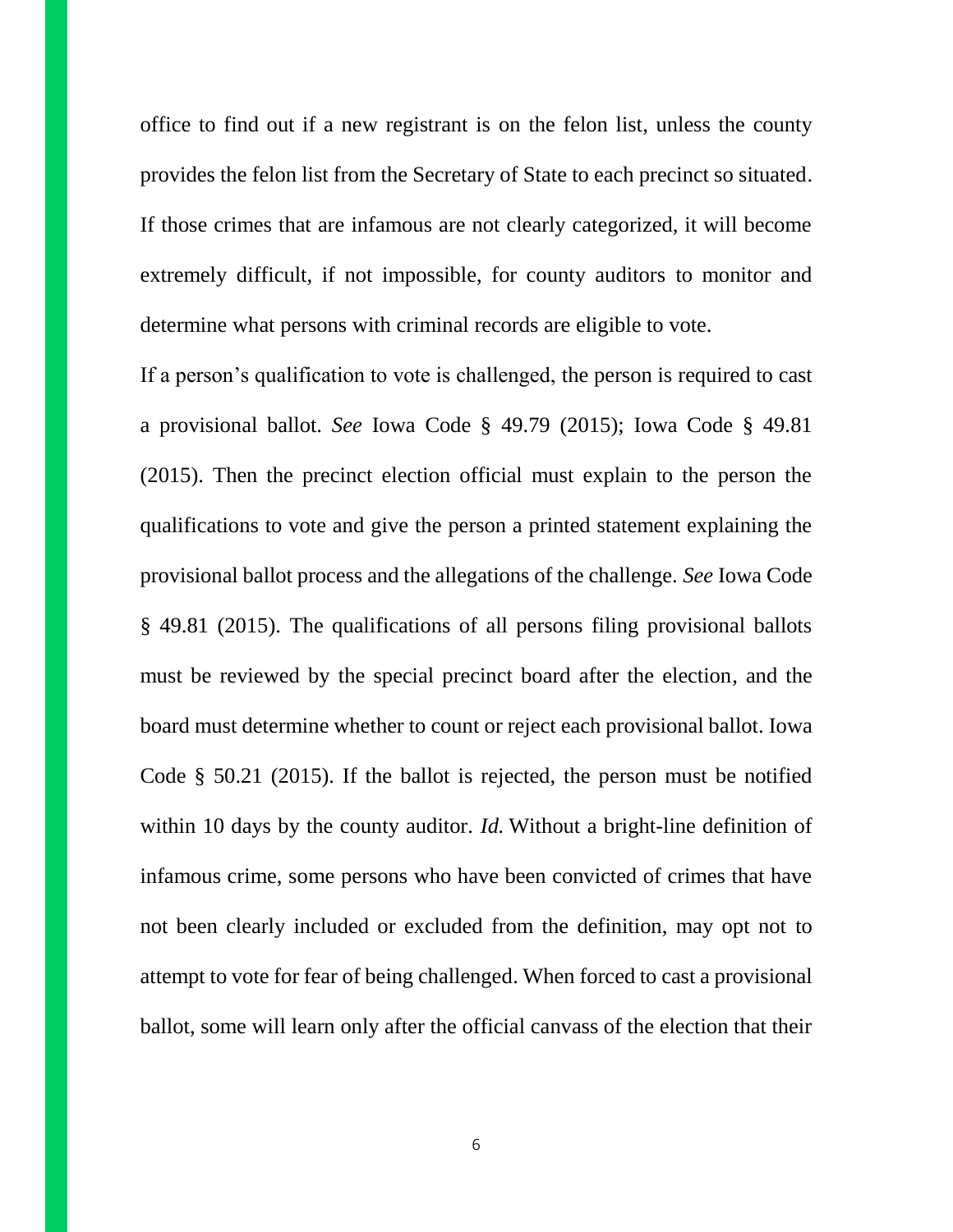provisional ballots were rejected, and then it is too late to have the decision reversed by a court and have the ballot counted.

Additionally, there would likely be an increased number of provisional ballots filed and the administration of those ballots would take already scant county resources to process. In 2014, 3,415 provisional ballots were filed in Iowa. U.S. Election Assistance Commission, *The 2014 EAC Election Administration and Voting Survey Comprehensive Report*, http://www.eac.gov/assets/1/Page/2014\_EAC\_EAVS\_Comprehensive\_Repo rt\_508\_Compliant.pdf at 226, Table 34 (last accessed December 17, 2015). Between 2012 and 2014, 4,069 persons were removed from the voter rolls in Iowa due to felony convictions. *Id*. at 107, Table 4b (last accessed December 17, 2015). Thus, the number of provisional ballots could easily double if it is not clear what felonies are infamous crimes. Each provisional ballot of a person convicted of a crime that is not clearly infamous will need to be reviewed by the special precinct board, the auditor and the county attorney, which will take significant time and delay the election process. The special precinct election board would have more ballots to consider and if faced with an unclear standard to apply, it would likely be harder to recruit persons to serve on these boards. In sum, the entire process would face unnecessary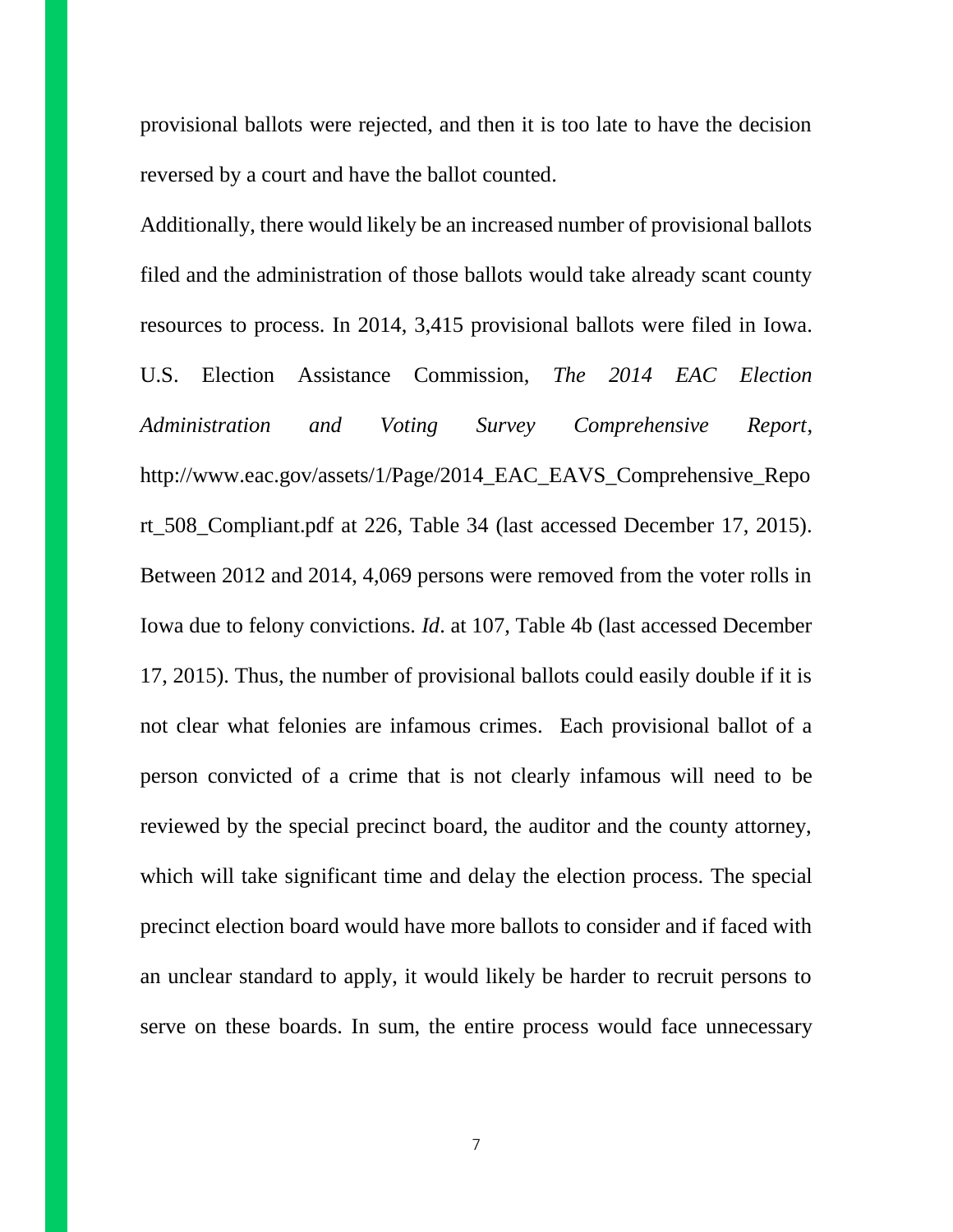burdens if the Court does not institute a bright-line definition of infamous crime.

# **III. A BRIGHT-LINE DEFINITION OF INFAMOUS CRIME IS NECESSARY TO AVOID LITIGATION ON EVERY CRIME TO DETERMINE IF IT IS INFAMOUS.**

The plurality in *Chiodo* recognized that their decision would not create a test that could apply to other crimes to determine infamy.

Considering the crime at the center of this case, we need not conclusively articulate a precise definition of "infamous crime" at this time. We only conclude that the crime must be classified as particularly serious, and it must be a crime that reveals that voters who commit the crime would tend to undermine the process of democratic governance through elections.

*Chiodo v. Section 43.24 Panel*, 846 N.W.2d 845, 856 (Iowa 2014).

The crime at hand in *Chiodo* was a second offense operating while intoxicated (OWI), an aggravated misdemeanor. In this case, the Court has the opportunity to consider a felony crime, a Class C felony, specifically Delivery of 100 Grams or Less of Cocaine in violation of Iowa Code Section  $124.401(1)(c)(2)(b)$ . For the sake of the county officials that are charged with administering our elections, we would implore the Court to adopt a definition that will apply to all crimes. To do otherwise, will involve litigation on every individual crime to determine whether or not it is an infamous crime.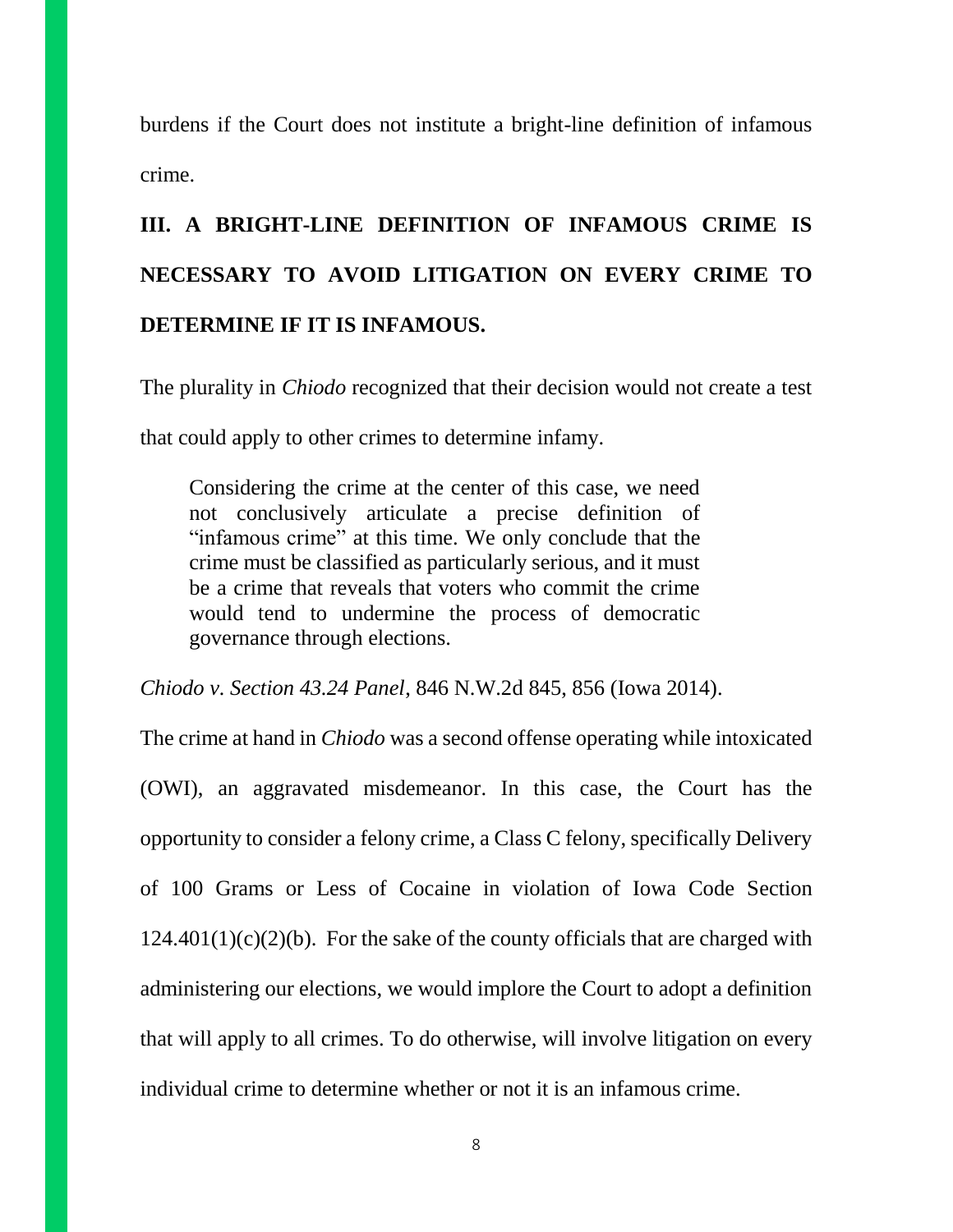The *Chiodo* plurality was also not unware of the additional litigation their proposed test could create. "Our decision today is limited. It does not render the legislative definition of an 'infamous crime' under Iowa Code section 39.3(8) unconstitutional. We only hold OWI, second offense, is not an 'infamous crime' under article II, section 5, and leave it for future cases to decide which felonies might fall within the meaning of 'infamous crime' that disqualify Iowans from voting." *Chiodo*, 846 N.W.2d at 857. If the Court chooses to rely on the Chiodo plurality test, county auditors, potential voters, and the entire voting process will be in limbo during years of costly litigation.

#### **CONCLUSION**

"Secretary Pate and Auditor Fraise contend the nascent standard of the *Chiodo*  plurality is unworkable for election officials as well as potential voters and will lead to a flood of litigation to adjudicate the voting rights of individual convicted felons on a case-by case basis. They believe the legislature is in the best position to draw the appropriate line of infamy for purposes of voting rights. *Commonwealth ex rel. Att'y Gen. Corbett v. Griffin*, 946 A.2d 668, 675 (Pa. 2008)." (Dist. Ct. Order at 12, September 25, 2015; App. 286). The Iowa State Association of Counties would concur with this assertion. We respectfully request that the Court consider the practical implications alongside the legal theory when adopting a definition of "infamous crimes,"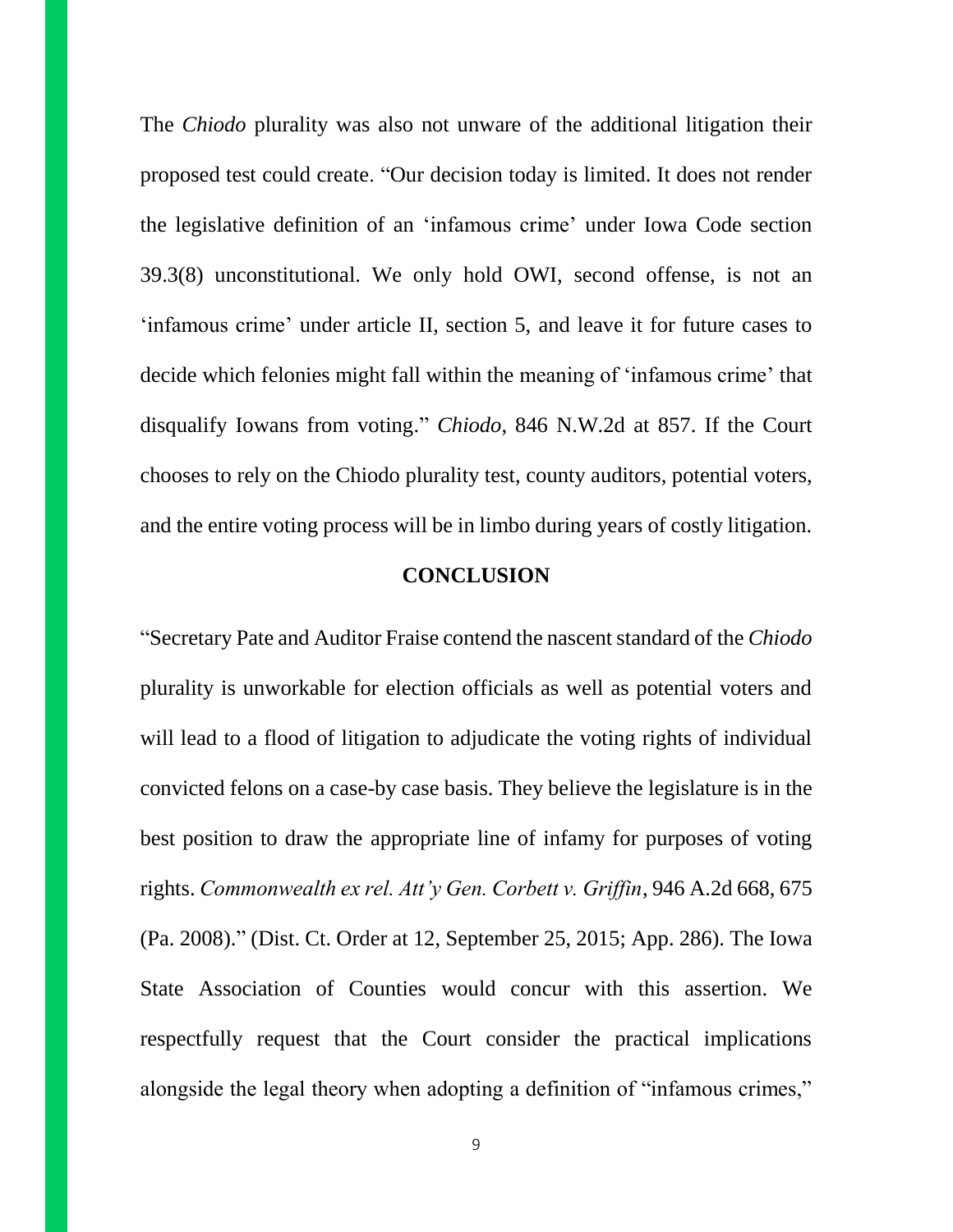so that the county auditors administering our elections can continue to serve the public by providing efficient and accurate elections.

Respectfully submitted,

### IOWA STATE ASSOCIATION OF COUNTIES

*By: /s/ Kristi L. Harshbarger* Kristi L. Harshbarger, AT0008936 General Counsel 5500 Westown Parkway, Suite #190 West Des Moines, IA 50266 Telephone: (515)369-7014 Facsimile: (515) 244-6397 Email: kharshbarger@iowacounties.org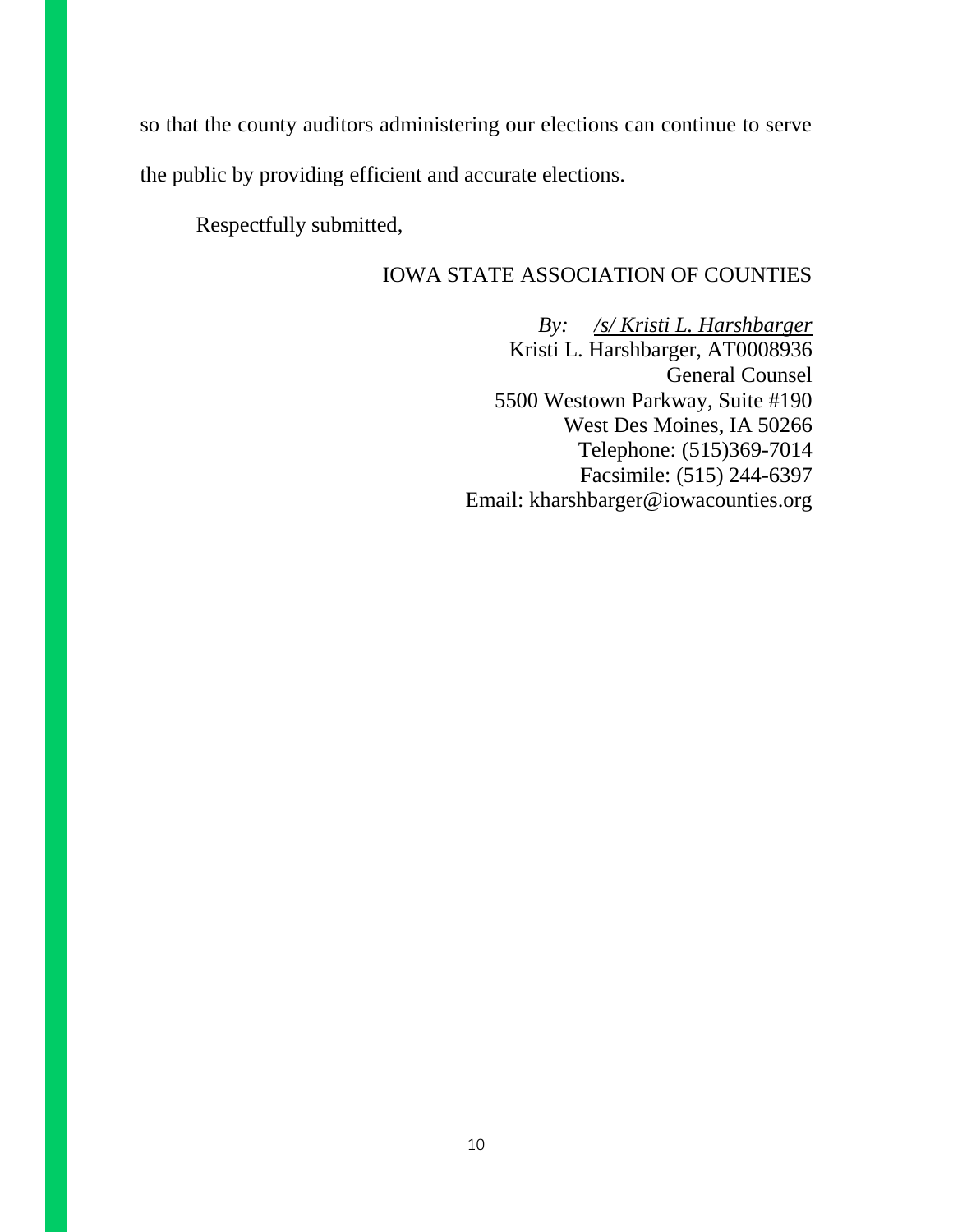## **CERTIFICATE OF COMPLIANCE**

- 1. This brief complies with the type-volume limitation of Iowa R. App. P.  $6.903(1)(g)(1)$  or (2) because it contains 2,075 words, excluding the parts of the brief exempted by Iowa R. App. P.  $6.903(1)(g)(1)$ .
- 2. This brief complies with the typeface requirements of Iowa. R. App. P. 6.903(1)(e) and the type-style requirements of Iowa R. App. P. 6.903(1)(f) because it has been prepared in a proportionally spaced typeface using Microsoft Word 2013 in Times New Roman 14 point font.

### /s/ Kristi L. Harshbarger AT0008936